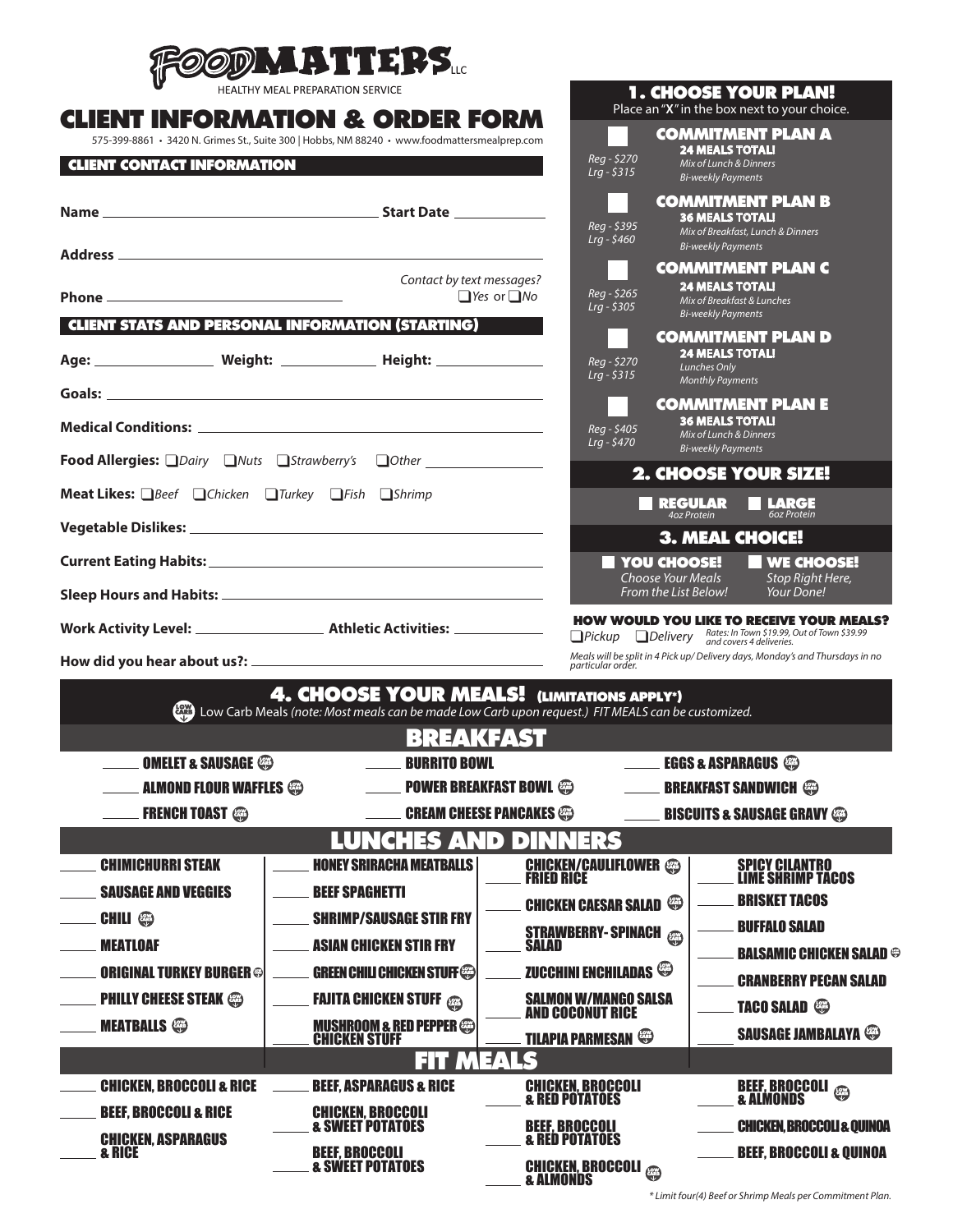**To help us better serve you, please take a moment to answer a few questions:**

**Who helped you today?**

**Did they explain our system clearly?** ❑ *Yes* or ❑ *No*  **Please explain if answer is** *No***:** 



**Did they tell you about our text messaging system?** ❑ *Yes* or ❑ *No*

**Did you receive a FAQ's card and tips/recommendations card?** ❑ *Yes* or ❑ *No*